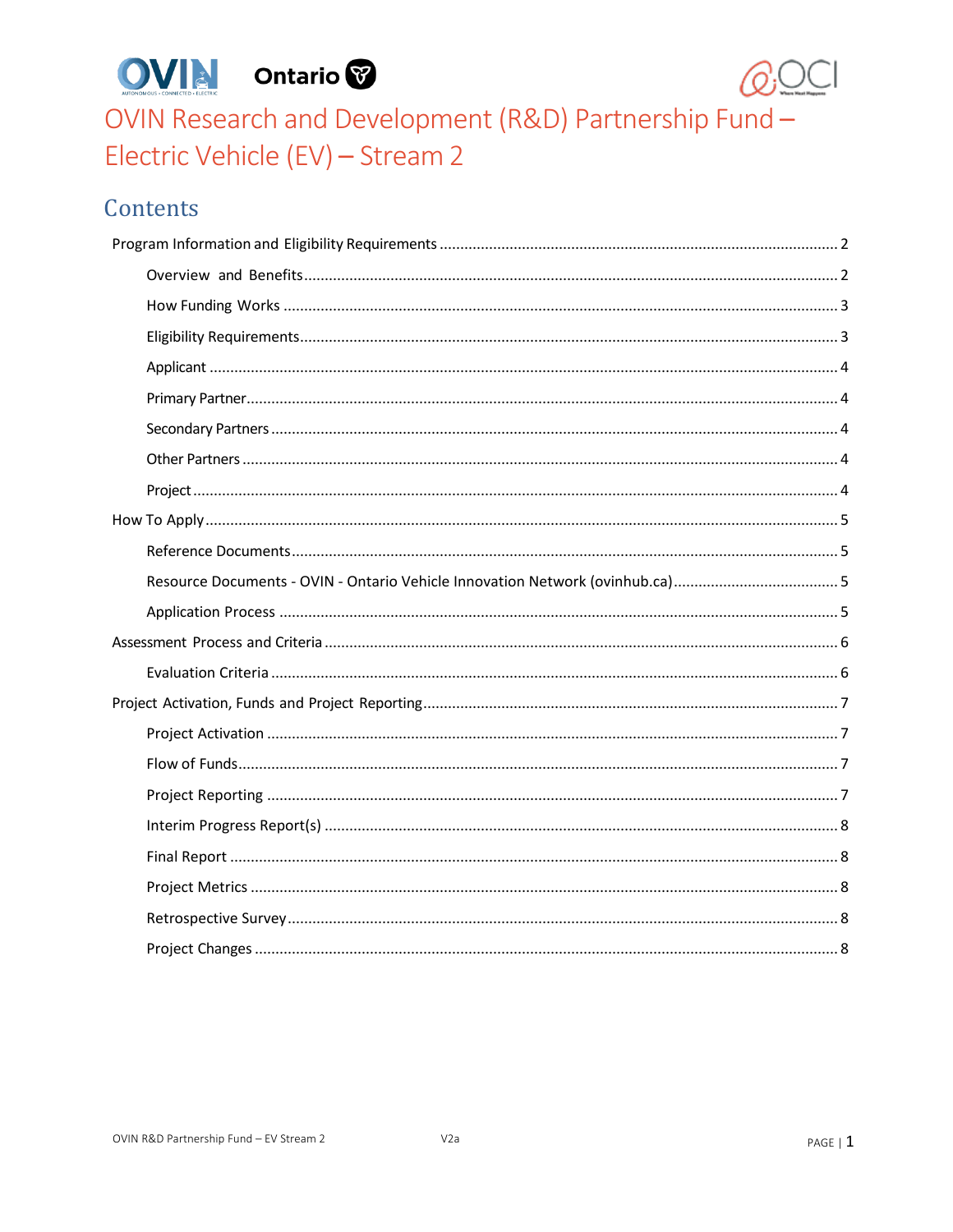



# <span id="page-1-0"></span>Program Information and Eligibility Requirements

## <span id="page-1-1"></span>Overview and Benefits

The R&D Partnership Fund – Electric Vehicle (EV) – Stream 2 contributes up to one-third of eligible project costs for approved projects up to a maximum of \$1,000,000, with the remainder contributed by *Applicants* and/or private sector *Partners*. Project funding can be used towards the technology/product/service validation, testing, piloting, demonstration, commercialization, and deployment of mobility products and services for electric vehicle (EV) and battery-focused technologies, and other EV related technologies in the following Priority Areas:

- Mass light vehicles (e.g., cars, trucks, and vans)
- Heavy duty vehicles (including commercial vehicles, trucks, buses, RVs, and others used for goods movement)
- Charging infrastructure
- Intelligent Transportation Systems (ITS)
- Transit-supportive systems and vehicles

Examples of EV and battery-focused technologies, and other EV related technologies:

- Light weighting
- Electrified powertrains, electric motors, transmission systems, battery management systems
- EV batteries, battery materials and chemistry, component manufacturing processes
- Charging systems and EV fleet management technologies
- Hydrogen and alternative fuel cell EVs
- Electric micro-mobility

At project completion, recipients are required to demonstrate their product and/or service developed or advanced through Ontario's support. Please note that any public communications about the project, OVIN, or Ontario funding will require review and approval from OCI prior to release. Sharing information and achievements through showcase events and media communications is encouraged and will be supported.

| Benefits to Applicants and Partners                                                                                                                                                                                                                                                                                                                | Benefits to Society                                                                                                             |
|----------------------------------------------------------------------------------------------------------------------------------------------------------------------------------------------------------------------------------------------------------------------------------------------------------------------------------------------------|---------------------------------------------------------------------------------------------------------------------------------|
| • Commercialization of Ontario-made<br>technologies<br>• Demonstration of Ontario-made<br>technologies to potential customers<br>Relationships with researchers to extend<br>$\bullet$<br>company R&D<br>Marketable solutions for EV and battery-<br>$\bullet$<br>focused technologies and/or related<br>challenges<br>Public/private partnerships | Increased road safety<br>$\bullet$<br>Cleaner transportation<br>٠<br>Reduced environmental and carbon<br>$\bullet$<br>footprint |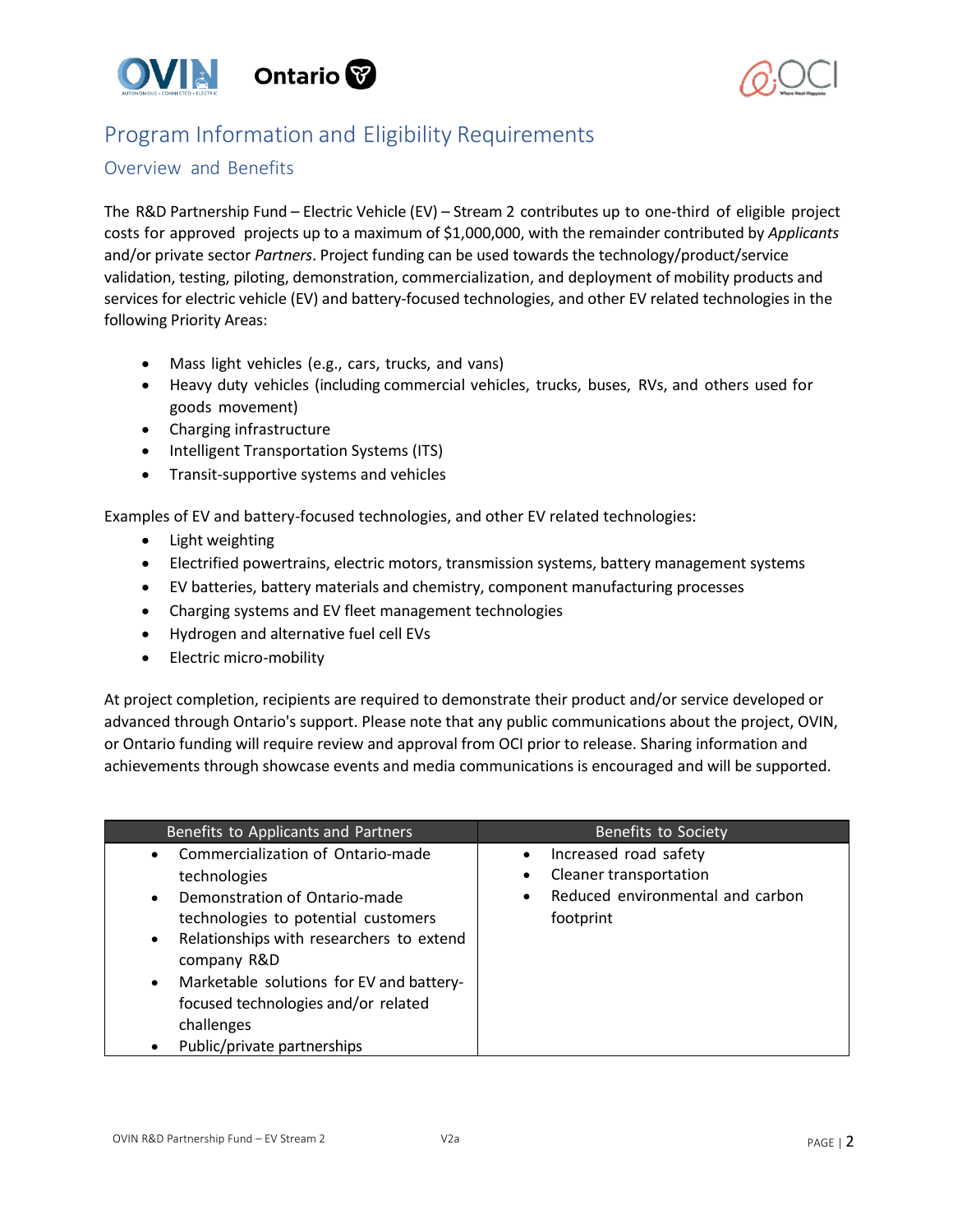



# <span id="page-2-0"></span>How Funding Works

| <b>OVIN Contribution</b> | <b>Reimbursement</b> of one-third (maximum) of total eligible project costs, up<br>to \$1,000,000, triggered by submission and approval of quarterly reports                                                                                                                                                  |
|--------------------------|---------------------------------------------------------------------------------------------------------------------------------------------------------------------------------------------------------------------------------------------------------------------------------------------------------------|
| Matching Requirement     | Two-thirds (minimum) of total eligible project costs (i.e., minimum 2:1<br>match to OVIN contribution)<br>Contribution match may come from Applicant and/or Partners<br>Contribution match MUST be in the form of private sector<br>contributions, and be unencumbered from other government grant<br>sources |
| <b>Example</b>           | Total eligible project costs: \$400,000<br>Maximum OVIN contribution: \$133,000<br>Minimum Private Sector contribution: \$267,000                                                                                                                                                                             |
| <b>Funding Recipient</b> | OVIN funds flow only to the <i>Applicant</i> . The <i>Applicant</i> is responsible for<br>reimbursing Partners, if applicable.                                                                                                                                                                                |

- Refer to the Eligible Expenditures Guide (Resource Documents OVIN Ontario Vehicle Innovation [Network \(ovinhub.ca\)\)](https://www.ovinhub.ca/resource-documents/) for full details.
- All project activities must be performed within Ontario unless written approval has been obtained from OCI before submission of an application.
- OCI may reimburse expenses incurred after the application approval date. The Funding Agreement must be executed by relevant parties before a project is activated. Until activation is complete, project expenses are incurred at the risk of the participants.
- Collectively, the *Applicant*, *Primary Partner*, and *Secondary Partners* must achieve a 2:1 private sector contribution to the project. The contribution must be unencumbered; that is, it cannot be used to leverage other public funds to pay for a portion of the same activity.
- Contributions from public entities (municipalities, transit authorities, academic institutions, local electricity distribution companies, government agencies, provincial and federal departments, and grant programs, etc.) do not constitute eligible sources of matching.
- *Applicants* and *Partners* will be required to disclose all sources of funding being applied for and/or received for the project.

# <span id="page-2-1"></span>Eligibility Requirements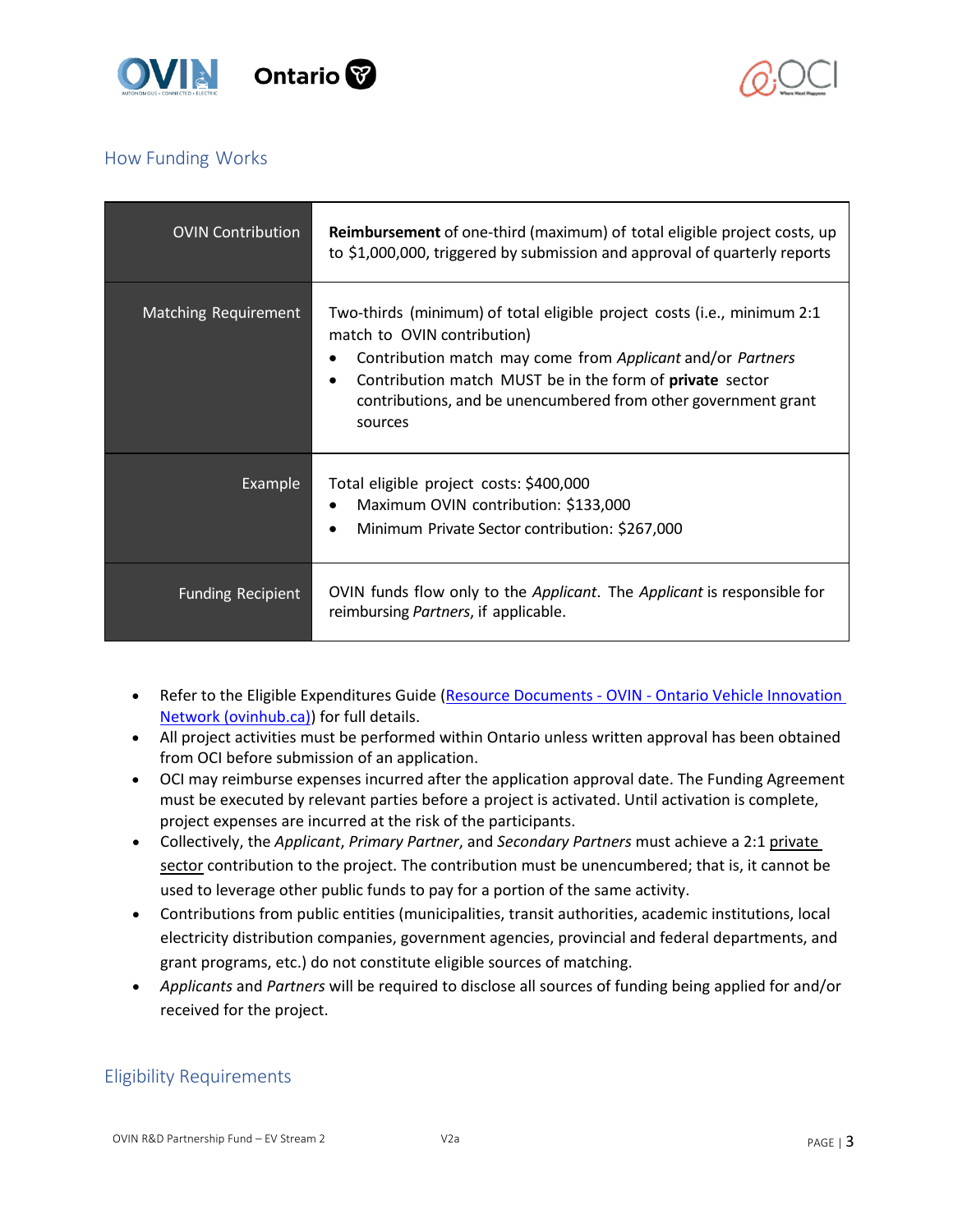



<span id="page-3-0"></span>

- A small- and medium- sized enterprise (SME) with fewer than 500 global full-time employees.
- May be an *Applicant* on only one R&D Partnership Fund project at a time.
- Must have registered operations (R&D, manufacturing, product management, etc.) in Ontario.
- *Applicants* who have received over \$500,000 of funding from OCI administered programs in their lifetime (excluding TalentEdge) are required to obtain OCI approval before a new application for funding is initiated. Your Business Development Manager can guide you through the process.
- The *Applicant* is a co-signatory to the Funding Agreement.

### <span id="page-3-1"></span>Primary Partner

A *Primary Partner* is an organization directly participating in the R&D project and whose participation demonstrates "market pull" (e.g., as a customer) for the Applicant's technology.

- The *Primary Partner* may participate in multiple concurrent projects.
- The *Primary Partner* is a co-signatory to the Funding Agreement.

#### The *Primary Partner* may be:

- Small and Medium-Sized Enterprises (SMEs)
- National and Multi-National Enterprises (NEs and MNEs)
- Academic institutions (as clients only)
- **Municipalities**
- Transit Authorities
- Crown Corporations
- Indigenous Communities
- Not-For-Profit Organizations representing industry

### <span id="page-3-2"></span>Secondary Partners

*Secondary Partners* are additional organizations directly contributing **matching leverage** to the project.

- *Secondary Partners* may participate in multiple concurrent projects
- *Secondary Partners* are co-signatories to the Funding Agreement.

*Secondary Partners* may be:

- Small and Medium-Sized Enterprises (SMEs)
- National and Multi-National Enterprises (NEs and MNEs)
- Not-For-Profit Organizations (such as industry associations and Not-For-Profit Organizations with non-public sources of funding)

### <span id="page-3-3"></span>Other Partners

*Other Partners* are organizations – such as public entities – providing support to the project, which can be recorded as an "other contribution" but do not contribute to the 2:1 private sector contribution requirement. *Other partners* do not co-sign the Funding Agreement.

## <span id="page-3-4"></span>**Project**

- One *Applicant* and minimum of one *Primary Partner*.
- Unlimited number of additional *Secondary Partners,* or *Other Partners* can join.
- *Applicant* and *Primary Partner* must have an arm's-length business relationship.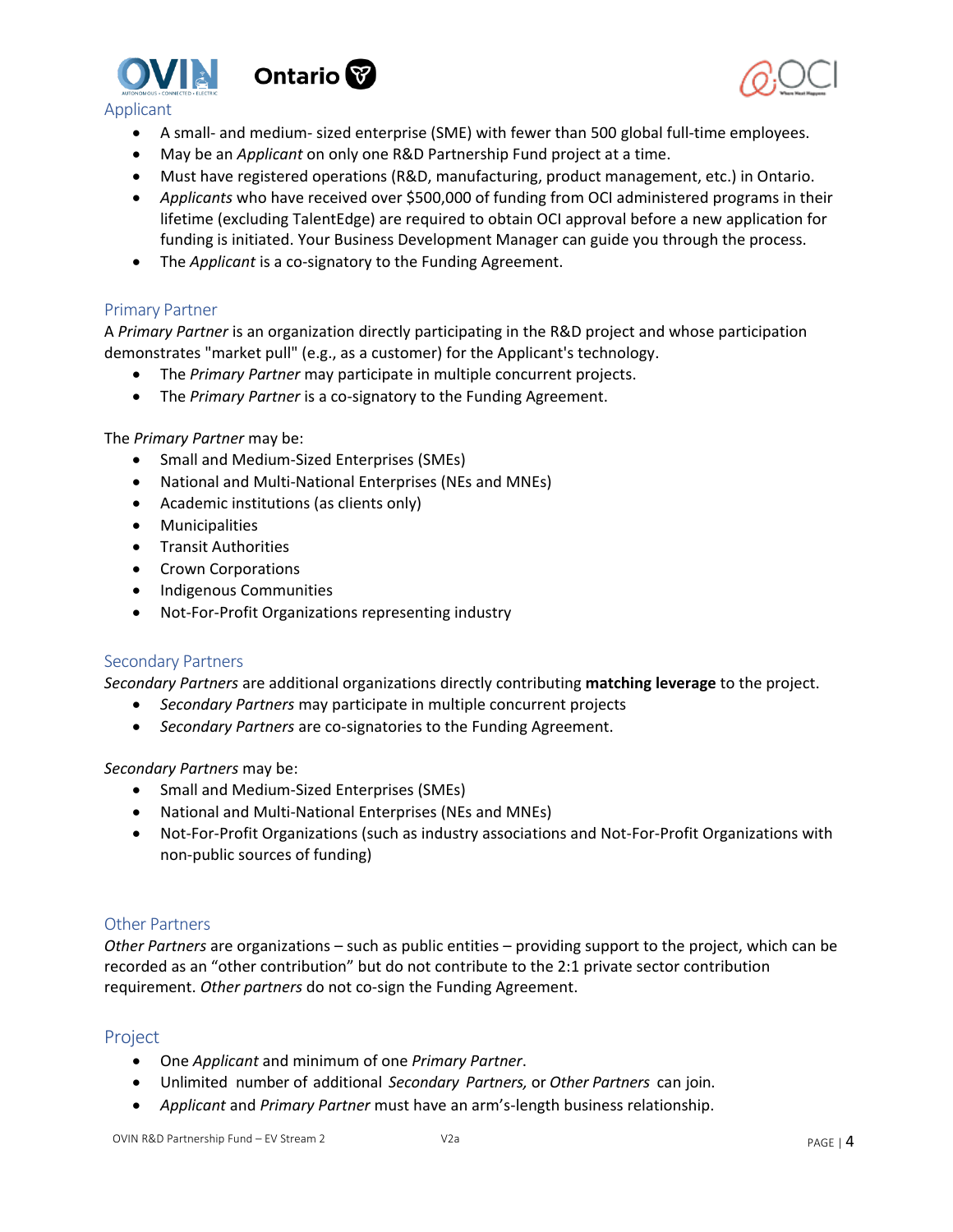





- Project activities are carried out in Ontario.
- Minimum 2:1 contribution match by *Applicants* and/or private sector *Partners*.
- Projects can be up to 24 months in duration.
- This program is not intended for research to prove feasibility or basic technology research. Projects should be at Technology Readiness [Level 3-9.](https://www.ic.gc.ca/eic/site/ito-oti.nsf/eng/00849.html)
- Typical project activities include technology/product/service development, validation, testing, piloting, demonstration, commercialization, and deployment of mobility products and services in electric vehicle (EV) and battery-focused technologies, and other EV related technologies.
- Intellectual Property (IP) arising from a project will be managed by project *Applicant* and *Partners* as OCI does not claim or manage IP rights.
- *Applicant* and *Partners* should demonstrate close collaboration and scalable outcomes with high potential for commercialization, strong commercial pull, competitive advantage, and alignment with intended program benefits.
- Eligible projects **MUST** include demonstration of actual products/services that can be showcased in Ontario at events, on the road, to OCI and its partners, and/or at customer sites.

# <span id="page-4-0"></span>How To Apply

## <span id="page-4-1"></span>Reference Documents

The OCI Funding Agreement, the Eligible Expenditures Guide, the EOI Questionnaire, the Full Proposal Questionnaire, the Letter of Support Template, and the Data and Information Sharing Protocol (DISP) documents are available for your perusal here:

<span id="page-4-2"></span>Resource Documents - OVIN - [Ontario Vehicle Innovation Network \(ovinhub.ca\)](https://www.ovinhub.ca/resource-documents/)

### <span id="page-4-3"></span>Application Process

Applications to the OVIN R&D Partnership Fund – EV – Stream 2 are accepted during open funding rounds. Deadlines are posted on ovinhub.ca.

The OVIN R&D Partnership Fund – EV – Stream 2 contains two stages: an Expression of Interest (EOI) and a Full Application. Both stages are developed and submitted using OCI's AccessOCI web portal.

1. To begin the EOI submission process, please complete a client intake form [\(Resource Documents -](https://www.ovinhub.ca/resource-documents/) OVIN - [Ontario Vehicle Innovation Network \(ovinhub.ca\)\)](https://www.ovinhub.ca/resource-documents/).

Please note: completion of this form does not constitute an application for funding. An OCI Business Development Manager (BDM) will contact you to discuss the opportunity and assist you with developing your EOI (and eventual application).

- 2. *Applicants* submit their EOI for internal and external review.
- 3. *Applicants* whose EOI are selected by the EOI External Review Panel (ERP) will be invited to submit a Full Application to OCI.
- 4. Your BDM must endorse your application for eligibility and suitability prior to submission.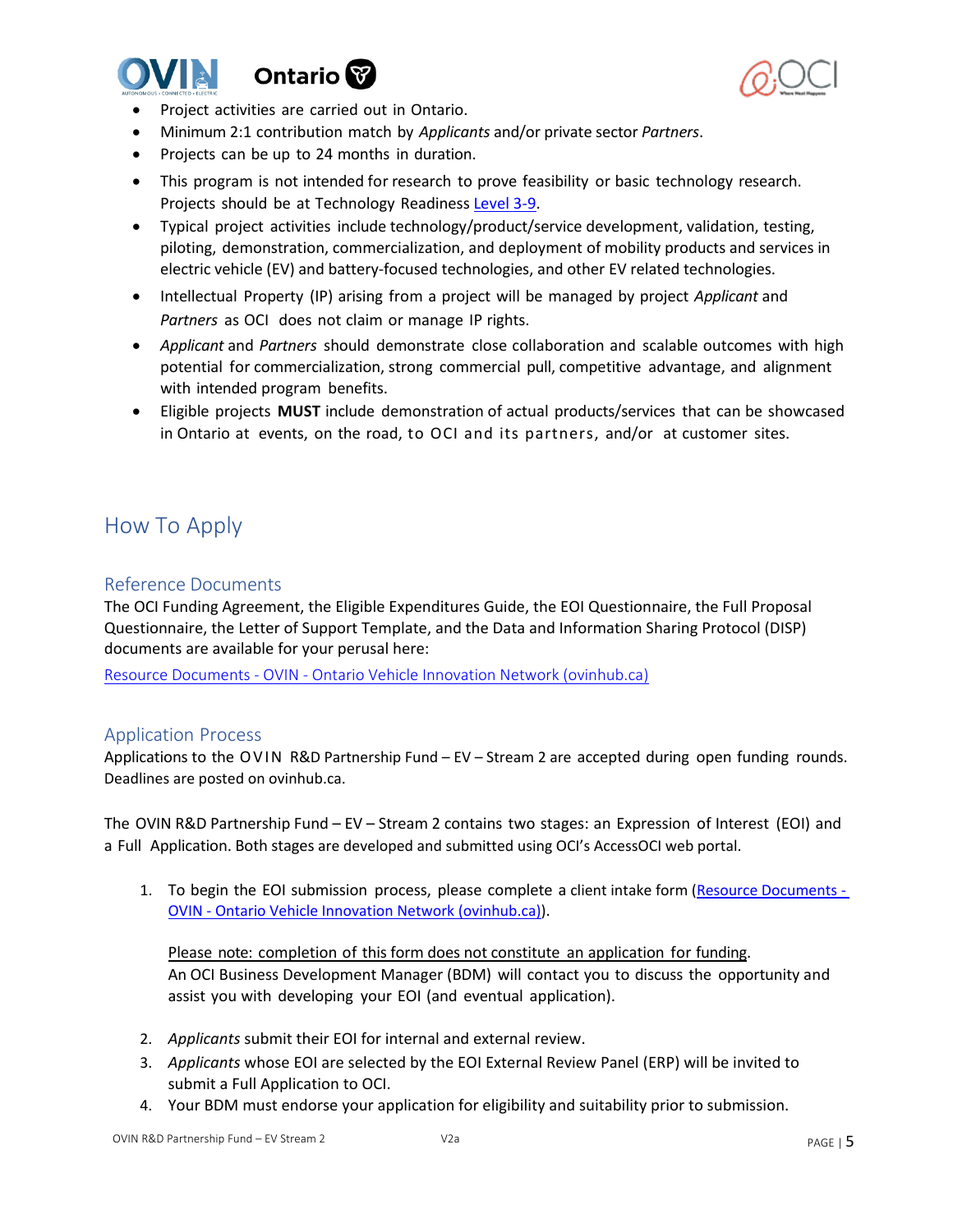



- 5. *Applicants* who meet a minimum scoring threshold will be invited to present their proposals in person or by video conference to the ERP.
- 6. ERP makes funding recommendations to OCI's Internal Review Panel (IRP).
- 7. IRP, comprised of senior OCI staff, makes the final decision.
- 8. Successful *Applicants* will be notified by OCI and provided an outline of conditions and additional information necessary to activate the project.
- 9. *Applicants* who are not selected will be notified by OCI. Feedback on the decision can be provided by their BDM.

### Notes on proposal submission:

Applications must be accompanied by a signed Letter of Support (LOS) from contributing Partner organizations, confirming financial commitment to the project, activities, duration, resources as a "Project Contributor/Partner," and acknowledgement of the requirement to sign the standard OCI Funding Agreement. A template is available as reference; although its use is optional, all items listed must be included in your letter.

*Applicants* should start negotiations with their project *Partner(s)* regarding intellectual property (IP) preferably before submission of the application.

# <span id="page-5-0"></span>Assessment Process and Criteria

The OVIN R&D Partnership Fund – EV – Stream 2 is a discretionary, non-entitlement program with limited funding. OCI will fund qualified projects with potential for the greatest economic benefits and contribution to transportation advancements to Ontario. Not all eligible applications can be funded.

All eligible applications are assessed on their merit and reviewed against program objectives and evaluation criteria.

EOIs (Expression of Interest) and Full Applications are internally reviewed for eligibility, completeness, and financial compliance, prior to evaluation by independent external reviewers with domain and sector expertise. All reviewers are bound by Non-Disclosure Agreements (NDAs). The final funding decision is made by OCI.

## <span id="page-5-1"></span>Evaluation Criteria

Evaluation criteria include, but are not limited to, the following:

- Clarity of the challenges, significance of the market opportunity, expected economic benefit to the companies and Ontario (e.g., new revenues, job creation/retention, productivity improvements) and potential benefit/contribution to Ontario's transportation ecosystem (e.g., infrastructure, systems, and vehicles)
- Technical merit, novelty, and ability of the innovation to address challenges and market opportunities
- Expertise and experience of the team members, clarity of roles and responsibilities, and evidence of collaboration
- Potential impact and outcomes to the automotive and smart mobility sector, social, environmental, and/or other benefits (i.e., leading to globally competitive business and market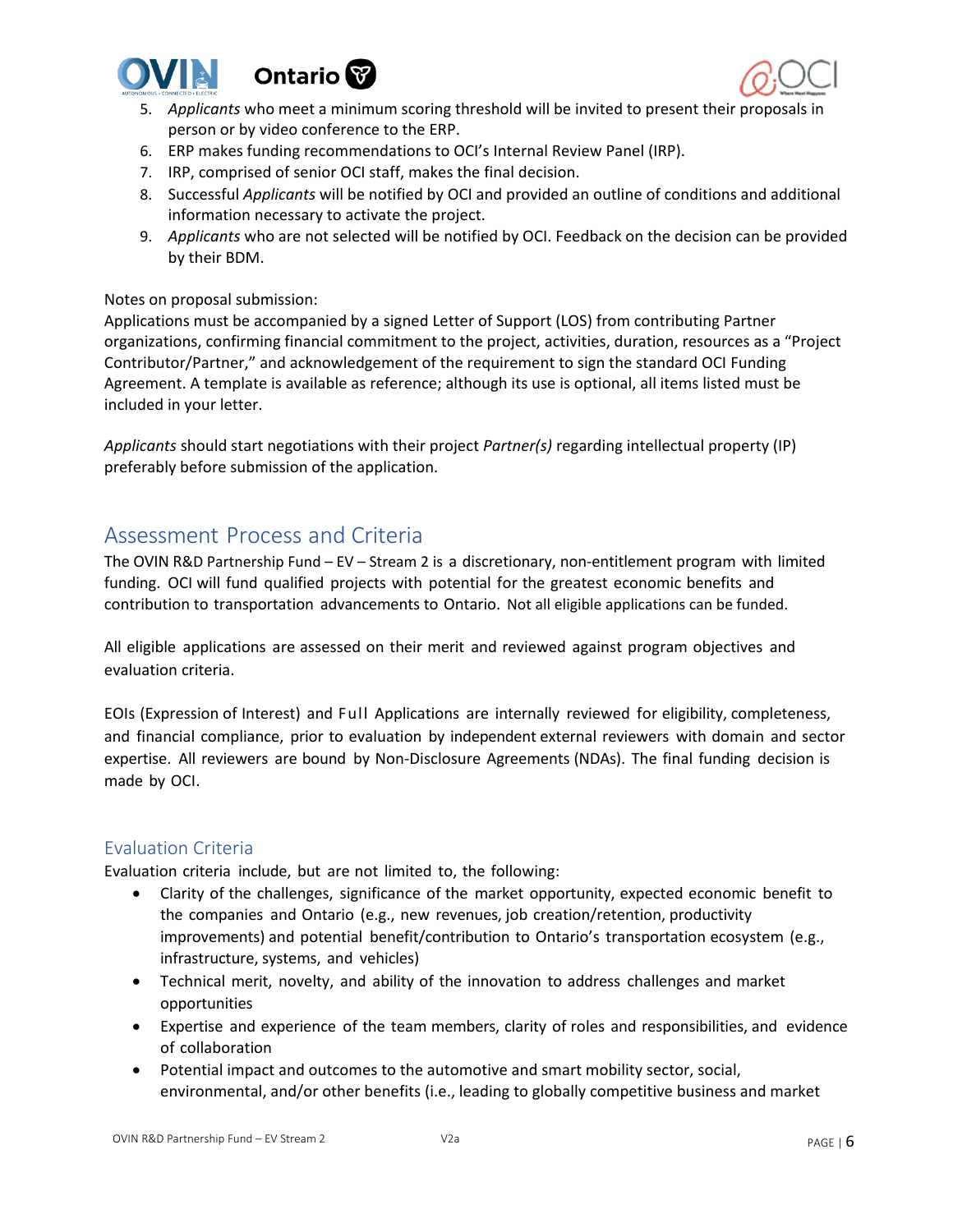



opportunities)

- Clarity, feasibility and appropriateness of the project plan and budget
- A clear strategy and capacity to bring the results to market and/or implement proposed solutions
- Overall quality and completeness of the application

# <span id="page-6-0"></span>Project Activation, Funds and Project Reporting

## <span id="page-6-1"></span>Project Activation

- The *Applicant*, *Primary Partner*, and *Secondary Partners* must execute the OCI Funding Agreement, within 30 days of the announcement of award.
- The executable agreement with schedules specific to the approved proposal will be generated through our online management system and sent to all contracting parties.

# <span id="page-6-2"></span>Flow of Funds

- OCI funds flow only to the *Applicant*. The *Applicant* is responsible to reimburse *Partners*, if applicable.
- Reimbursements are triggered by the submission and approval of claims and reports.
- Reimbursement claims from the *Applicant* to OCI are made when submitting interim and final reports and paid following approval.
- An advance payment of up to 10 per cent, at the sole discretion of OCI, is released upon activation of the project.
- 10 per cent hold-back remitted upon submitted and approved final report.
- Payments are based on the total OVIN award project value.

# <span id="page-6-3"></span>Project Reporting

A major component of OVIN is the generation and analysis of data and information to support Ontario's automotive and mobility ecosystem (e.g., governments, broader public-sector organizations, industry, post-secondary institutions, transportation authorities, etc.).

**OCI will not be collecting, analyzing or otherwise handling and disseminating data and information considered by applicants to be proprietary, commercially sensitive, or publicly sensitive. OCI will work with applicants to ensure that the collection of information reflects specific project design or business needs and supports their interests. Please refer to DISP for details.**

Reporting instructions and templates will be sent to successful parties at the time of reporting. Reports must be received and approved by OCI prior to release of funds for eligible claims.

### Notes:

- Applicants MUST retain all proof of purchases, receipts, and other relevant documentation relating to eligible expenses.
- Completion of all required reports is a contractual obligation to receive funding from OCI.

The following project reports will be required: